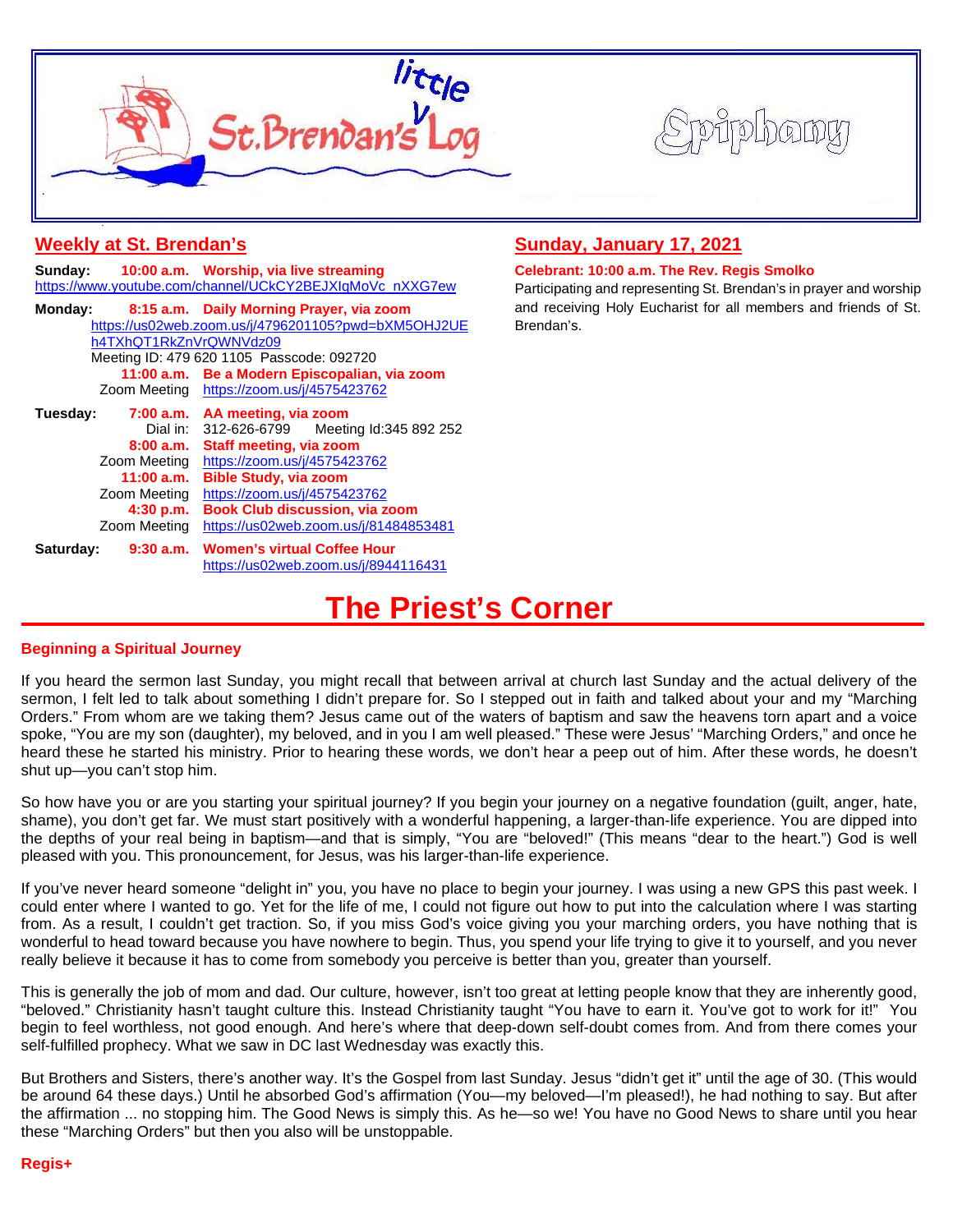

## **The Annual Parish Meeting will be held at 1:00 p.m. on Sunday, January 24.**

As with so many of our activities since the last Annual Meeting, this event will be held by Zoom. An agenda and detailed instructions about how to join the meeting will be made available prior to the meeting and in the Little Log next week. So too will the Annual Report for 2020.

One of the significant items of business for the Parish Meeting is the election of three new members to our Vestry. As required by the Bylaws, an ad-hoc Nominating Committee was created and will present on January 24 the following three candidates, all of whom have agreed to serve if elected. Nominations from the floor are also permitted.



**Lauren Ramakrishna** I have been a part of St. Brendan's since September 2018, when, after leaving the Catholic Church, I was looking for a religious community that offered a more welcoming, inclusive atmosphere, and afforded opportunities for parishioners to take an active role in the decisions about the church.

You may have seen me at the 10:00 am service, usually with my son, Griffin (6), and more recently with my daughter, Ainsley (3), as well. (My husband, Ashwin, is Hindu. While he doesn't regularly attend with us, you may have seen him in the seats periodically!)

In 2019, I organized the annual Easter egg hunt for the kids, and more recently I worked with other church members as part of the Working Group to Reopen St. Brendan's.

I'm an editor/writer by trade, and I work on freelance projects while managing my two little kids. When I'm not working or knee-deep in the joys or trials of parenting, I like to read, exercise, and paint.

I'm excited to work with other Vestry members to help St. Brendan's continue to thrive as a welcoming home for families, even during these challenging months when we have to worship through a screen. Thank you for continuing to offer your love, prayers, and support to my family.

**Ronald Ladick.** I was born on April 2, 1956 in Fort Knox, Kentucky. My childhood years were spent growing up in the state of Illinois. My parents, both from Pittsburgh, moved our family back here in January 1973.

My undergraduate college years (1974-1978) were spent at Slippery Rock State College where I majored in English/Secondary Education. Upon graduating, the ensuing 33 years would see me as a teacher (at elementary, middle school and high school levels), as a student (achieving my Masters and Doctorate at the University of Pittsburgh, 1984 and 2001, respectively, a second Masters at Carnegie Mellon University in 1996 for Management, a year of independent study at Indiana University, Bloomington, Indiana, and two years at Geneva College to acquire a certification in elementary education) and as a school administrator (an interim middle school principal, an elementary school principal and an Assistant Superintendent).

Throughout my life, the Episcopal Church has been a constant. I was baptized at Fort Knox Divinity Chapel on April 11, 1956. My early infancy saw me attending St. Paul's Episcopal Church in Pekin, Illinois. My family became members of Peoria's St. Paul's Episcopal Church in 1961. Five years later, when my family moved north to Lansing, Illinois, we became members of St. Paul's Episcopal Church in Hammond, Indiana.

And when we arrived in Pittsburgh in 1973, we became members of St. Martin's Episcopal in Monroeville. Prior to joining St. Brendan's, my wife and I attended St. Phillip Episcopal Church in Beaver.

My wife, Sharon, and I are both retired and reside in Center Township, Beaver County.



**Sean Sweeney.** Sean Sweeney was born and raised in Vienna, VA, a suburb of Washington, DC. The only child of Sharon and Pat, Sean grew up attending Cherrydale Baptist Church in Arlington, VA and was baptized in 1994 at Columbia Baptist Church in Falls Church, VA. He received his undergraduate degree from George Mason University and attended graduate school at Virginia Commonwealth University. He moved to the Pittsburgh region in 2005, and currently resides in Brighton Township, PA with his 14-yearold daughter, Libby.

Sean arrived at St. Brendan's the first Sunday of Christmas 2019, and immediately knew he had found his church home. He was impressed by the warm reception, liturgy, and inclusive atmosphere. Within weeks he found himself a regular at the coffee hour and within months he began working with Fr. Regis to join St Brendan's. Since March of 2020, Sean has dedicated every Sunday (except one to attend a funeral) to producing St. Brendan's live stream services. He looks forward to continued service to St Brendan's, especially in using technology to expand our reach.

In his professional life, Sean is the Global Chief Security Advisor at Microsoft and is a previous Chief Information Security Officer at the University of Pittsburgh. Sean is a frequent author and speaker on cybersecurity and stays connected to the region as an Affiliate Practice Scholar in the University of Pittsburgh's Cyber Institute of Policy, Law, and Security. In his free time, you can find Sean and Libby on his sailboat, Island Girl, sailing on Lake Erie.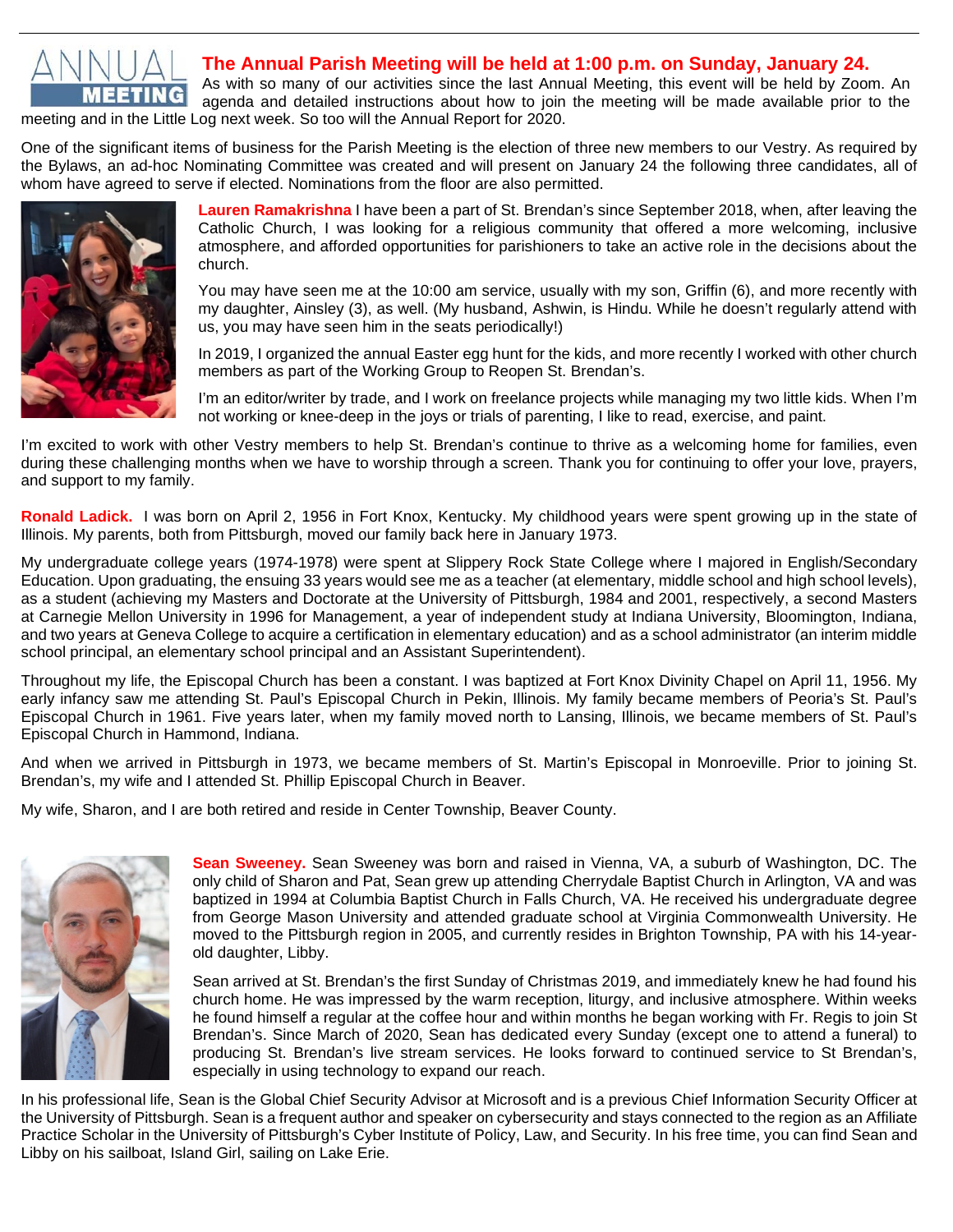**CRIES Advocacy.** (Christian Response In Emergency Situations). This week we are supporting the work of Doctors Without Borders, an international humanitarian medical non-governmental organization of French origin best known for its projects in conflict zones and in countries affected by endemic diseases. [www.doctorswithoutborders.org.](http://www.doctorswithoutborders.org/)



**The Haitian project**. Thank you everyone for your donations. We are hearing that people are also needing hats and sunglasses to protect their eyes from the harsh sun. Recently we had a donation of 28 baseball hats which will be terrific and there were 29 pairs of children's shoes which are really needed.

## **Children's Corner**

### **Just 5 more minutes**

When my mother used to call me to get out of bed, get ready for school, come and eat breakfast, I used to say, "just give me 5 more minutes." I wanted those last few minutes in a warm, cozy, comfortable bed. I had those heavy quilts and soft pillows, and great dreams I wanted to stay with, but Mom insisted. Get up, start your day, it's time to get going.

Now sometimes, like on my birthday, she would say, "Wake up Julie, it's your special day and something special is going to happen for you." For a long time, and I mean a realllllllllly long time, until I was about 45, I thought two things. OF course something special is going to happen to me, it's my birthday, I'll get cake and presents. Everyone will be nice to me because today is my day. As I got older, I thought something else – what do you mean something special will happen for me?

Sometimes we get called to do something and we don't answer right away and sometimes, when we get called, even if we want to do that thing – take a trip in the car, go get some ice cream, go visit a family member, or go to school, we just need a few more minutes to just. Get. GOING. In this week's Bible readings, the stories are about people who responded immediately to a call.

First, we hear about Samuel and then we hear about Jesus calling his first disciples. One of the biggest differences between Samuel and me, is when he was called he got up immediately but didn't quite recognize the voice that called him. In the Gospel reading, we have Jesus beginning to call his disciples to follow him. They immediately drop everything – their families, their jobs, their old lives – EVERYTHING – and follow Jesus. Wow.

Samuel's story is interesting because first he was young – probably about 7 or 8 when God called him. And when God called, Samuel jumped up immediately and responded. He didn't ask for 5 more minutes in his warm bed, he got up and said, Here I am, what would you like me to do Lord? The same with the disciples, they drop everything, right then, and follow Jesus.

Sometimes when God calls us, the voice is like a whisper, or we're not sure who is calling us. But sometimes that call is clear – we know who called us and what we are supposed to do. This week, listen carefully and think about the ways God is calling you.

**Peace, Julie+**

## **Senior Warden's Corner**

Those who were able to join Tuesday night's forum on climate change were treated to a comprehensive and daunting overview of the challenge facing mankind. Larry Schweiger demonstrated an impressive command not only of climate science and the copious data available, but also of the efforts being made to slow the train we are currently riding towards the cliff's edge. Indeed, the one thing that was somewhat reassuring was Larry's continued optimism and energy despite a long series of slowdowns and setbacks. As so often in the past year, I came away from a St. Brendan's forum asking what I should be doing—what my contribution should be in applying the brakes (or even moving the gear lever from Drive to Reverse!). Meg and I do try to be energy-aware in our everyday lives (we've owned Priuses ever since they first came out) but I am sure that there is much more that we could and should do.

More importantly so far as this Little Log is concerned, what practical measures could St. Brendan's itself consider as we move into a new year? Eighteen months ago, we effectively banned single-use plastics from our premises under Janice Moore's leadership. That was certainly an eco-friendly step, though of course it did not address global warming. So what new initiative should we be looking into today?

Hopefully, the Justice Committee may come up with some suggestions. But it is also up to all of us to toss into the discussion whatever we know about energy savings and ecological best practices. Our call to steward God's amazing creation requires nothing less. So please feel free to send your ideas—however idealistic, however ambitious, however humble—to me, to Donna Aiello or to any member of the Justice Ministry. Humankind is going to need all of the creativity available to us to meet this challenge.

**Tim Austin**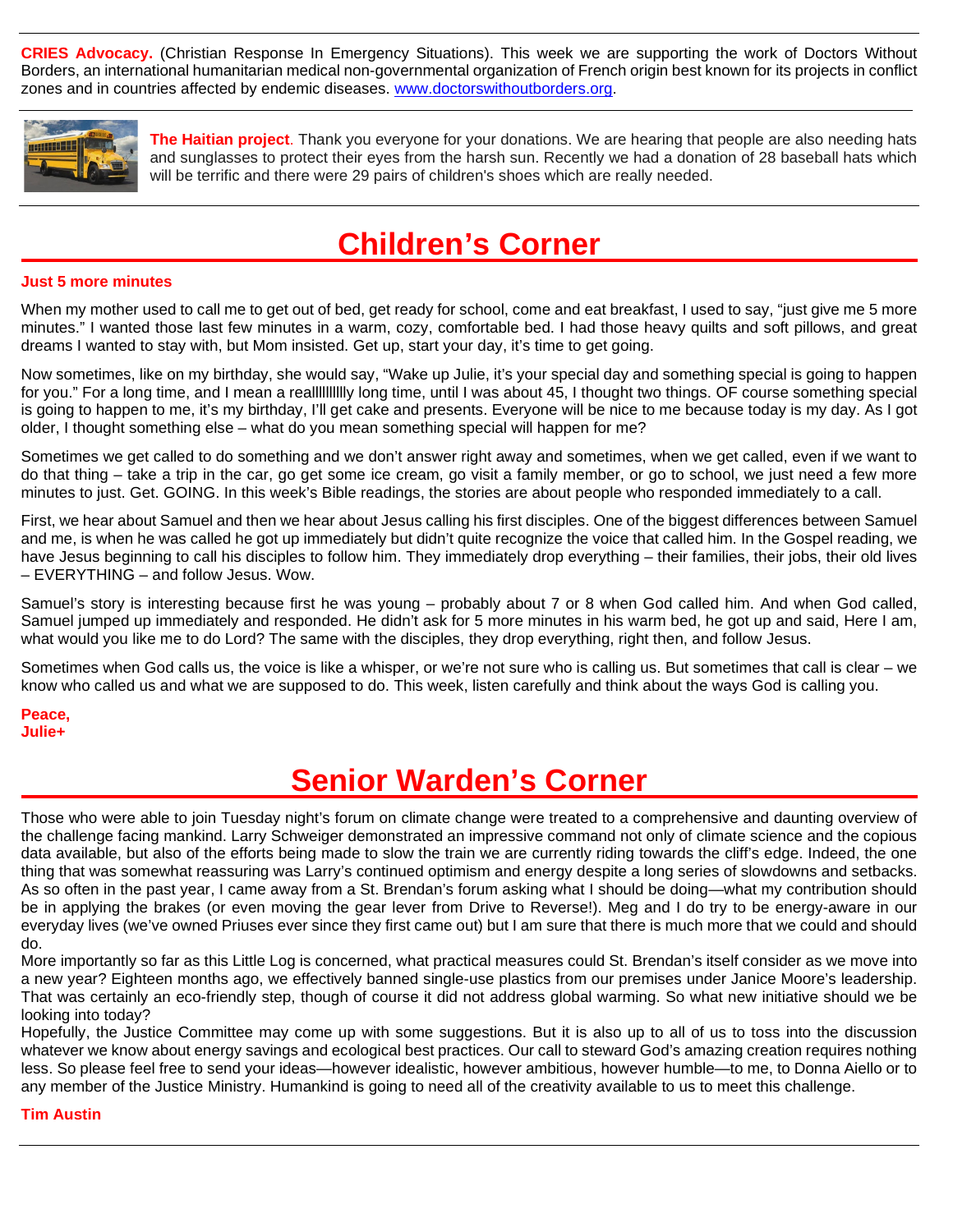

**St. Brendan's Women's Coffee Hour.** If you would like to join St. Brendan's women's virtual Coffee hour which meets on zoom Saturday mornings at 9:30, join us by clinking on our link [https://us02web.zoom.us/j/8944116431.](https://us02web.zoom.us/j/8944116431) This is a way to connect with other women from St. Brendan's and give us a "lift" for the week. All are welcome to join us and there is no expectation that you need to join us every Saturday - just when you have the time and feel like joining us. If you have any questions about how to log in, please contact Joyce Donadee at 412-635- 2312. You can save the zoom link too because we will use the same link every Saturday.

Coffee Fellowskip



**Replacing a laptop?** Many folks will be updating their home technology this season. If you're upgrading to a newer device, please consider donating the old one to the Conversation Friends ESL program. Some of our students have trouble joining our Zoom classes on cell phones while other prospective learners may not sign up at all because they know their technology is inadequate. We will work with you to ensure that your hard drive is wiped clean. Contact Tim Austin at 508-688-9554 or austover@gmail.com to discuss this possibility.



**Do you have a special prayer request?** Contact Ruth Horton [rvhorton@gmail.com.](mailto:rvhorton@gmail.com) Pastoral Care Ministry members will include those persons in daily prayers or send out a prayer via text or email to someone if requested. All prayers and requests are kept confidential.



**You can help.** We have tubs outside to the right of the front doors for any food donations. Or, if you wish, checks can be sent to St. Brendan's and we will convert them into grocery gift cards. We have now discovered a new mission. There are halfway houses in lower income areas who share any donations to them with their neighbors, and we will be supporting them with some of our food donations. This gives those residents a sense of meaningful purpose, being the ones to share rather than the ones in need. We will continue distributing food to the North Hills Food Bank and the Community Outreach.

**Need food?** We can help. If you or someone you know has a food shortage, contact the church and we will be happy to help.

## **Dear Friends of St. Brendan's,**

St. Brendan's Episcopal Church would like to thank, and request your prayers for, the following parishioners and friends or family of parishioners. Each is a medical professional or an emergency first responder who is helping people cope with the Coronavirus outbreak. They are using their skills and risking their own well-being by tending to those whose health has been threatened.

We are grateful for their selfless dedication and ask that God watch over them, keep them safe and give them both strength and rest. We hope that you will join the church in thanking and praying for:

Julie Mike Patrick

Kimberly Becker **Maddie Bell** Kate Burnett Frank Casey **Bob Cerra** Brenna Conroy **Adele Cotter** James Cotter Laura Dugan Demers Nicholas Demers Andrea Dickerson Franklin Park Police Department Franklin Park Volunteer Fire Department Rebecca Donadee Amanda Gagnon Jeff Gagnon Shelley Gagnon Betsy Gentile<br>
Lynne Gloor Chan Hockenberry Beth Lutz Hoffman Eric Hood John Jacobs and Betsy Gentile Lynne Gloor Ann Hockenberry Beth Lutz Hoffman Eric Hood John Jacobs and staff Kerri Jensen **National Communist Communist Communist Communist Communist Communist Communist Communist Communist Communist Communist Communist Communist Communist Communist Communist Communist Communist Communist Communist** Warren Sands **Andrew Smith** Justin Zeigler Cindy Jennifer

**Prayer for our medical personnel and first responders.** Lord, please bless and care for all healthcare workers and first responders. Grant them wisdom, knowledge, skill and compassion so that they may be instruments of Your healing power for those they serve and care for. Give them strength and support. May they be able to do their work in a spirit of love and kindness and mercy. Keep them safe and well as they make personal sacrifices on behalf of Your community. Amen.

**Prayers for Our Nation:** In the two weeks leading up to the presidential inauguration, the Cathedral will offer brief online prayers for our nation, together with our interfaith and ecumenical colleagues, each day at 5:00 p.m. We invite you to spend five minutes in prayers for safety, solace and national unity. For more information, click here [https://cathedral.org/.](https://cathedral.org/)